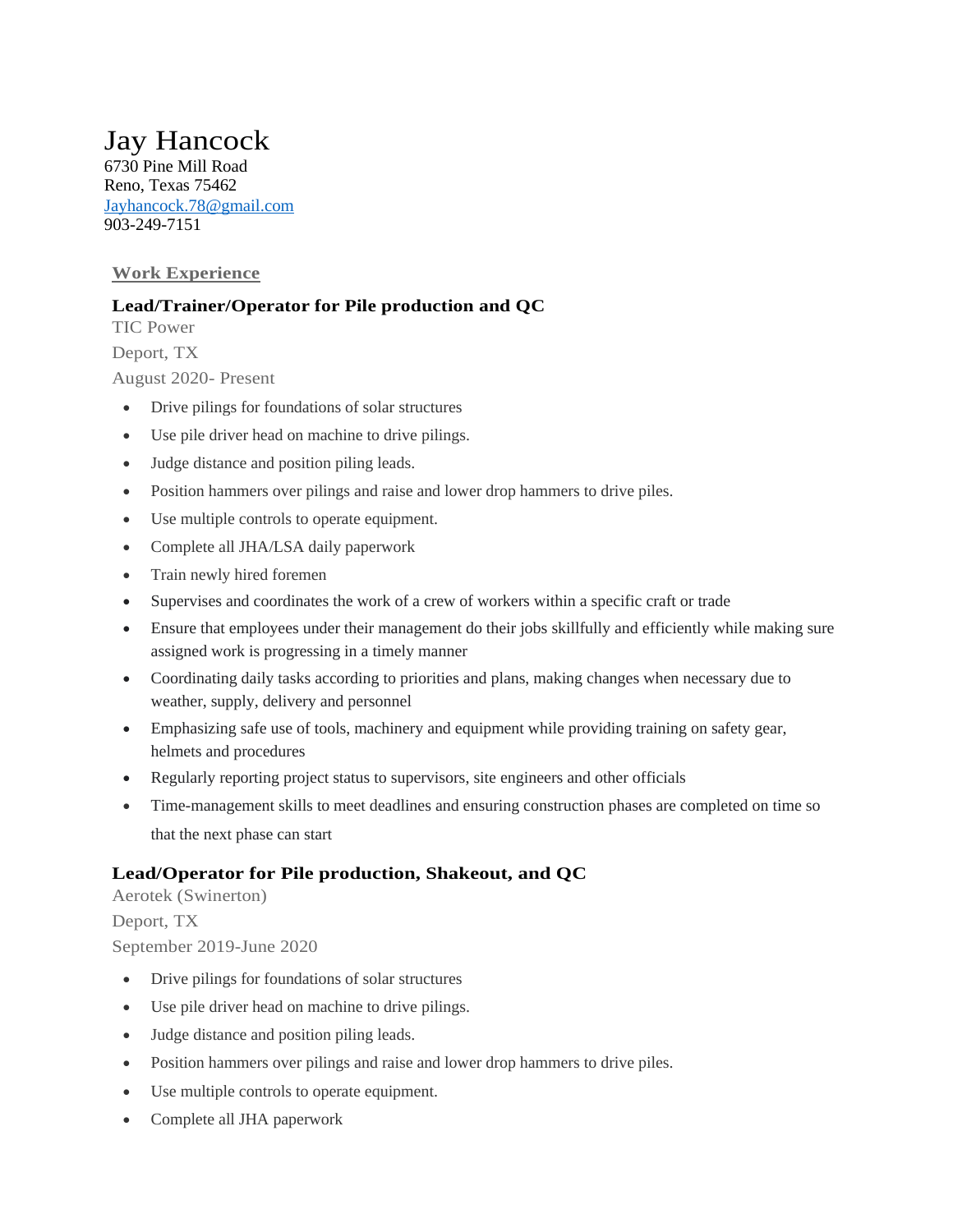- Ensure that employees under their management do their jobs skillfully and efficiently while making sure assigned work is progressing in a timely manner
- Coordinating daily tasks according to priorities and plans, making changes when necessary due to weather, supply, delivery and personnel
- Emphasizing safe use of tools, machinery and equipment while providing training on safety gear, helmets and procedures
- Regularly reporting project status to supervisors, site engineers and other officials
- Time-management skills to meet deadlines and ensuring construction phases are completed on time so that the next phase can start

### **Racking Lead/Foreman**

FC Solar

#### Blossom, Texas

#### March 2018-August 2019

- Effectively lead and manage crew members' daily activities and production according to the project timeline, plans, specifications, codes and industry standards and provide the necessary training on proper safety and operational procedures
- Work with or supervise other crafts at levels appropriate to training and skills as requested by project supervision
- Plan, coordinate and organize people, equipment, tools and materials to promote the safe, efficient and timely construction of the project
- Ensure that construction equipment is correctly operated and maintained
- Responsible for timely completion of work assignments within the estimated costs while maintaining the company's reputation for quality workmanship/product
- Responsible for the safety of those on the crew and will conduct all operations according to all applicable company and government safety rules
- Develop and maintain a proper crew attitude by conducting toolbox meetings and communicating safety concerns, work scope, plans and schedules to leadmen and crews

#### **Trainer**

Results - Paris, TX July 2015-March 2018

- Responsible for delivering instructor-led training classes to new and existing Customer Service Representatives, assisting in curriculum development, and assisting with successful integration of new program and product policies and procedures into the call center environment
- Responsible for developing and maintaining a real-time knowledge base
- Deliver both classroom and on the job training including but not limited to new hire, operational, procedural, product, process and behavior reinforcement
- Facilitate programs and implement on-going initiatives that improve the transfer of customer service skills from the classroom to the job
- Assess production, staff performance, and development and assist in the administration and tracking of skill assessment and measurements